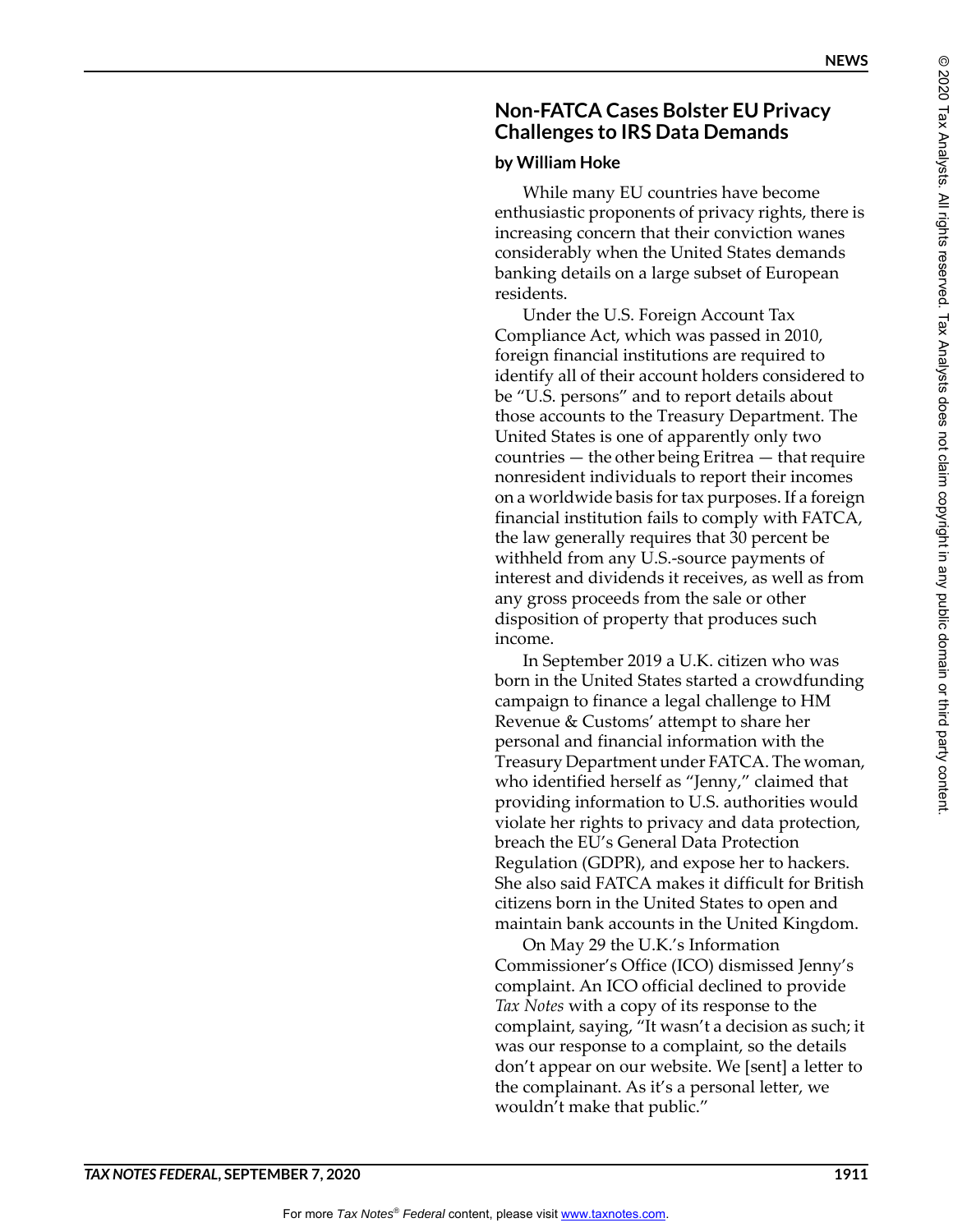Jenny's attorney, Filippo Noseda of the Mishcon de Reya law firm in London, also declined to release a copy of the ICO's response, but provided quotes from the letter. Addressing the compatibility of FATCA itself with the European Convention on Human Rights and the Charter of Fundamental Rights of the European Union, Noseda quoted the ICO as saying, "HMRC is not obliged to consider the lawfulness of the FATCA legal framework itself, and so that particular issue falls outside the scope of the ICO's consideration of the complaint."

Noseda said he had access to internal documents indicating that the European Commission in the past had "worrying" data protection concerns about providing information to the U.S. Treasury and the IRS. "The commission even requested an opinion from the European data protection working party, which materialized on June 21, 2012," he said in an email. "However, by that time, the U.K. had decided to jump the gun, and when the U.K. signed the first [intergovernmental agreement] on September 12, 2012, the official party line became 'level playing field.' Thus, all EU member states were encouraged to sign up to the IGAs for reasons of political convenience and ignoring the commission's own concern."

In February 2019 the European Data Protection Board (EDPB), an independent body responsible for the consistent application of data protection rules within the EU, published guidelines on the minimum guarantees that it said would be "a useful tool . . . for the evaluation of intergovernmental agreements between member states and the U.S. government on FATCA, to ensure their compliance with the GDPR."

The minimum safeguards included recommendations that any data transferred must be "limited to what is necessary in relation to the purposes for which they are transmitted and further processed," that information regarding redress mechanisms and details for submitting a dispute or claim be made available, and that "independent supervision mechanisms" be provided.

On April 7 EU Commissioner for Economy Paolo Gentiloni told the European Parliament that bilateral agreements between member states and

the United States implementing FATCA are not within the commission's remit unless they breach EU law. "To date, there is no evidence of any such breach," he said. "Nationality ties, even when acquired by 'accident,' come together with the existence of reciprocal rights and duties, including paying taxes in the United States for U.S. citizens."

> *'The impact of FATCA on individuals and financial institutions and the lack of full reciprocity have been raised with the U.S. authorities by members of the commission and their competent services on a number of occasions,' Gentiloni said.*

Addressing the issue of the GDPR's compatibility with HMRC's practice of sharing personal data with U.S. authorities, Noseda said the ICO referred to a French decision in a case brought by the Paris-based Accidental Americans Association. In July 2019 the French Administrative Supreme Court rejected the association's challenge of a decree implementing the FATCA IGA between France and the United States. The Court also declined to refer the matter to the Court of Justice of the European Union.

Noseda said that in its decision on Jenny's complaint, the ICO noted that the French court had determined that there were adequate safeguards in France's FATCA agreement with the United States. "While the FATCA legal framework does not rise to the gold standard set out in the EDPB guidelines, we are of the opinion that it does fall on the spectrum of compliance provided for by those guidelines," the ICO said, according to Noseda. "Although HMRC may not have complied with all of its data protection obligations, having taken into account the circumstances of this case, we do not consider that it is necessary and proportionate to take any further regulatory action."

Fabien Lehagre, president of the Accidental Americans Association, told *Tax Notes* that "fear of losing sovereignty over tax issues" kept member states from giving the commission a mandate to negotiate FATCA with the United States. "FATCA allowed the emergence of the common reporting standard," he said. "The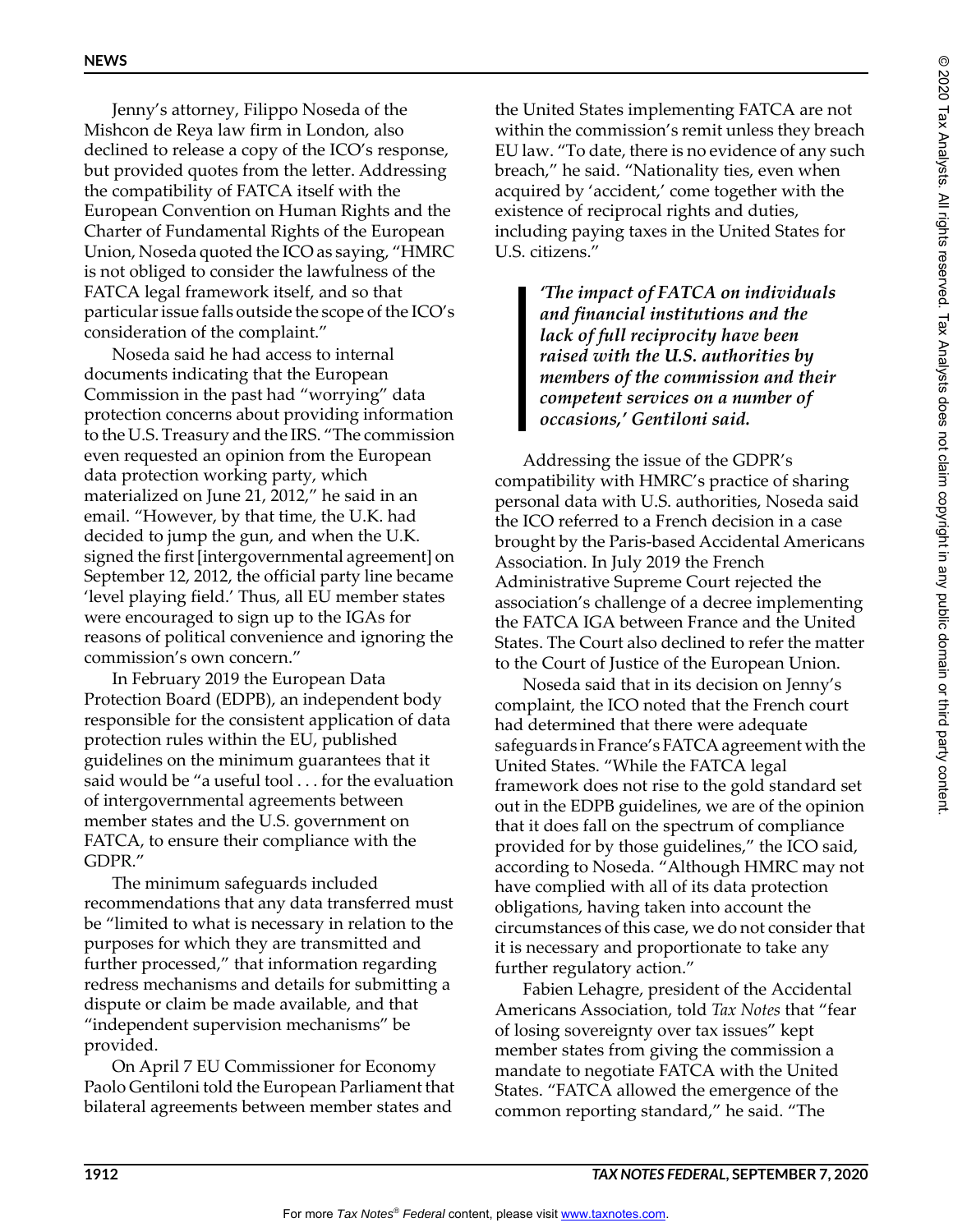© 2020 Tax Analysts. All rights reserved. Tax Analysts does not claim copyright in any public domain or third party content.

© 2020 Tax Analysts. All rights reserved. Tax Analysts does not claim copyright in any public domain or third party content

United States promised reciprocity . . . to EU member states, [which was] never implemented."

"The impact of FATCA on individuals and financial institutions and the lack of full reciprocity have been raised with the U.S. authorities by members of the commission and their competent services on a number of occasions," Gentiloni said in his April 7 letter to the EP.

Jeffrey Neiman, a tax lawyer with Marcus, Neiman, Rashbaum & Pineiro LLP in Florida and a former assistant U.S. attorney, said FATCA is ripe for challenge in Europe. "A lot of countries signed up thinking it would be a two-way street, that the U.S. would provide them with information," he said. "With FATCA, when foreign banks provide info to the U.S., it's automatic. To get information from the U.S., it has to be a specific request. And they value privacy a lot more in Europe than we think we do in the U.S."

#### **Standing Up to Uncle Sam**

Laura Snyder, a Paris-based attorney who is on the board of directors of the Association of Americans Resident Overseas and is the international member of the Taxpayer Advocacy Panel, a federal advisory committee to the IRS, gave what she described as her "educated guess" as to why EU member states haven't resisted FATCA more enthusiastically. "The United States is a formidable country to do battle with on economic issues," she said. "Standing up to the United States is a risky thing to do because the U.S. does not hesitate to use the full weight of its enormous economic power against any country that dares to defy it. Seen from this context, I have to imagine that the relevant authorities in the member states and the EU feel they must pick their battles."

Snyder said there is little general visibility or public awareness of FATCA, and that the issues arising from the law are difficult to understand. "U.S. citizens living overseas are stereotyped as 'fat ca[t]' tax cheats," she said in an email. "The name 'FATCA' is not a coincidence. This means they are perceived as villains, not victims, and this makes FATCA appear like a legitimate and necessary reaction to their misdeeds and wrong intentions. While this stereotyping is strongest in

the United States, it is by no means challenged by EU officials or officials in the member states. To the contrary, they give every appearance of accepting it as fact."

No EU or member state officials appear willing to challenge the United States' right to tax EU residents on the basis of income earned in the trade bloc, Snyder said. "If they did finally challenge this, then a challenge to FATCA would logically have to follow, as FATCA's overreach would become that much more obvious," she said. "As far as I can tell, very few EU or member state officials truly do understand FATCA or its implications for their citizens and residents. Further, they do not really care."

Régis Bismuth, a professor of public law at the Sciences Po Law School in Paris, had a different read as to why European countries are less enthusiastic about using the GDPR to challenge FATCA. "Given that FATCA is, for EU member states, based on intergovernmental agreements duly concluded with the U.S. government, it would now be contradictory — not to say a disavowal — for them to say that they do not comply with the GDPR," he said. "In my view, it is just about saving face."

Lehagre said that while the GDPR doesn't specifically authorize the sharing of financial data with other countries, the regulation requires that the transfer of personal data be possible only if the receiving country ensures an adequate level of protection. "This is not the case for the United States," he said, citing hacks of IRS information.

In 2015 hackers using personal identifying information from outside sources to access the IRS's online Get Transcript application gained unauthorized access to about 104,000 taxpayer accounts. The fraudsters apparently had access not only to basic identity information such as names, addresses, and Social Security numbers, but also to individuals' answers to "out-of-wallet" questions the IRS uses to authenticate online requests for Get Transcript accounts, then-IRS Commissioner John Koskinen said, adding that much of the out-of-wallet information might have come from taxpayers' social media accounts.

The following year the IRS said identity thieves used approximately 101,000 Social Security numbers to access electronic filing personal identification numbers in its databases.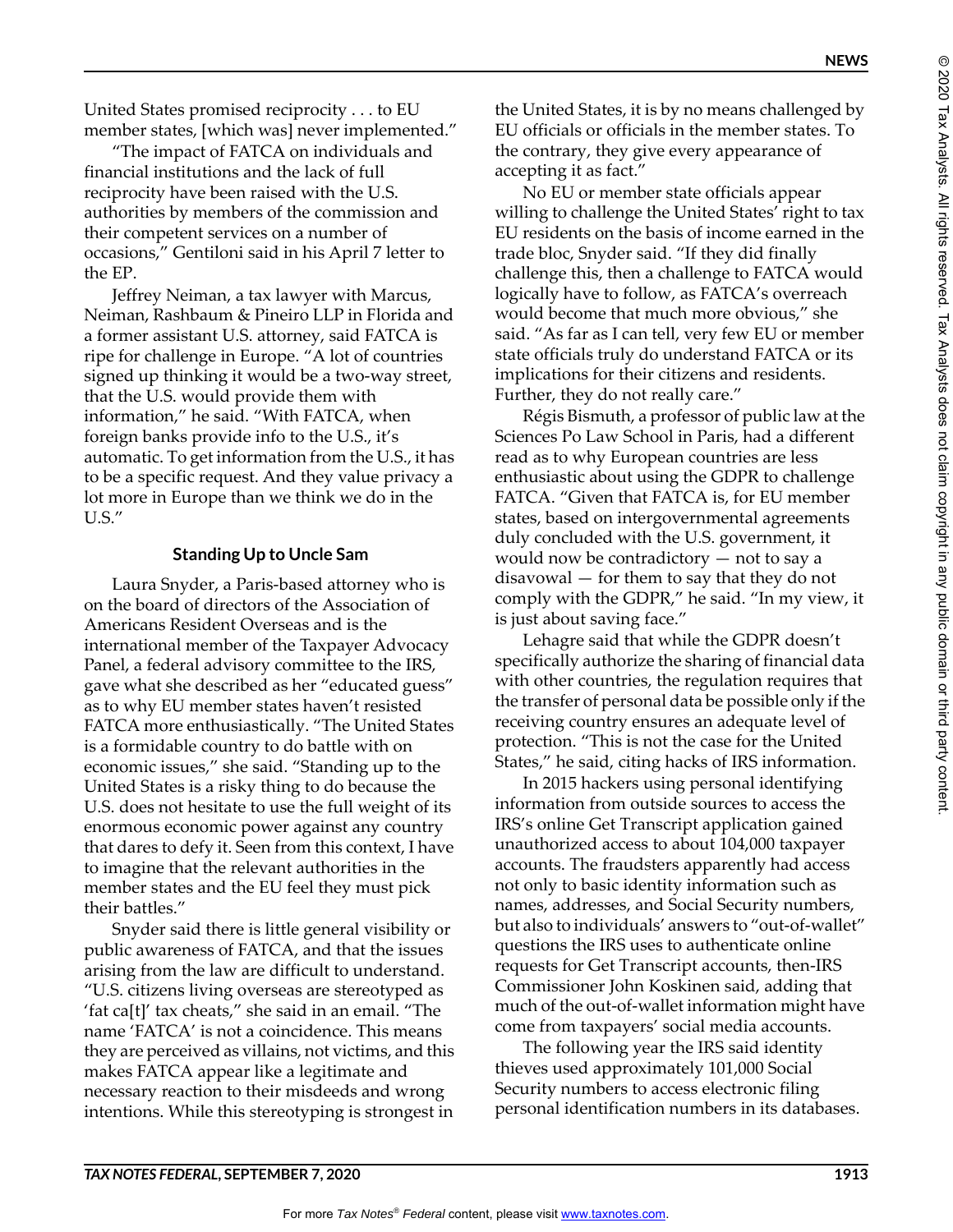No personal taxpayer data was compromised or disclosed by IRS systems, the agency said.

### **Luxembourg Targeted**

Despite its loss before the French Administrative Supreme Court, Lehagre said the Accidental Americans Association hasn't given up the fight. "We hope that the supervisory authorities in other member states will be more inclined to defend the fundamental rights of citizens," he said. "All it takes is one decision to bring down the edifice. We are considering taking up the judicial fight in several member states. Luxembourg is one of the states we are targeting."

Lehagre cited a recent decision by the Luxembourg Court of Appeal in a legal challenge brought by an unidentified client of the domestic subsidiary of Bank Hapoalim B.M., Israel's largest bank. In 2015 Hapoalim started responding to requests for information and documents made by the U.S. Justice Department, the New York Department of Financial Services, and the Federal Reserve. In 2017 Bank Hapoalim Switzerland signed an agreement to sell its portfolio of international private banking customers with accounts at its Swiss and Luxembourg branches to Safra Bank. On April 30 the Department of Justice said Hapoalim agreed to pay \$874 million as part of a deferred prosecution agreement to settle a long-running investigation by U.S. authorities into the bank's role in helping clients evade federal taxes. As part of the agreement, Hapoalim promised to fully cooperate with investigations into the undisclosed bank accounts of past and present customers.

Mathieu Richard, a partner with B&F Avocats in Luxembourg, said his client objected to Hapoalim's plans to transfer information to U.S. authorities in compliance with its deferred prosecution agreement. In an as-yet-unpublished opinion, the Court of Appeal on July 15 blocked the transfer of information. "The decision was based mainly on the GDPR, but also on the privacy protection provisions of EU treaties and on [the] EU's Charter of Fundamental Rights," Richard said. "The decision was issued in summary proceedings, [which] means that the judgment has only a provisory character. Therefore, the interdiction is not absolute, but the bank will have to prove its right to transfer the data in a proceeding on the merit[s]."

Richard said that in a proceeding on the merits, Hapoalim will have to demonstrate that providing the information to U.S. authorities is allowed under the exceptions to the GDPR's restrictions on the transfer of data to third countries. "In my opinion, there is no chance for the bank to appeal this decision, since the Supreme Court does not [decide on] the facts . . . but only [on] the good or bad application of the law," he said.

Even if Hapoalim loses a possible appeal, the United States could still try to get the information by making a request directly to the Luxembourg government under an information sharing agreement between the two countries, Richard said. "The U.S. could always try to get information through the legal, official way; however, the information collected through the non-prosecution agreement is considered illegal fishing under Europe's GDPR," he said.

### **FATCA Proportionality Under GDPR**

Daniel Blum, a postdoctoral research associate at the Vienna University of Economics and Business, said that while FATCA predates the GDPR, which was implemented in 2018, the collection and transfer of information to the IRS is "prima facie" justified. "But the question is proportionality," he said. "For example, in an effort to counter terrorism, is it proportional to collect data on millions and millions of Europeans if that would give a government insights into their sexual or political orientation, or should it be more fine-tuned? The same question can be asked about taxation. Do you transfer information just because someone has a bank account?"

Blum said any privacy-based challenge to FATCA data exchanges would likely have a better chance of success if the claim is a violation of EU fundamental treaty rights, rather than a violation of the GDPR. "The GDPR is secondary EU legislation," he said. "While there is nothing specific in the GDPR that allows the sharing of financial data with other countries, there is a general clause allowing the exchange of data if there is a legitimate public interest in doing that."

Aiding tax enforcement is a legitimate reason, Blum said. "The clause requires an adequate level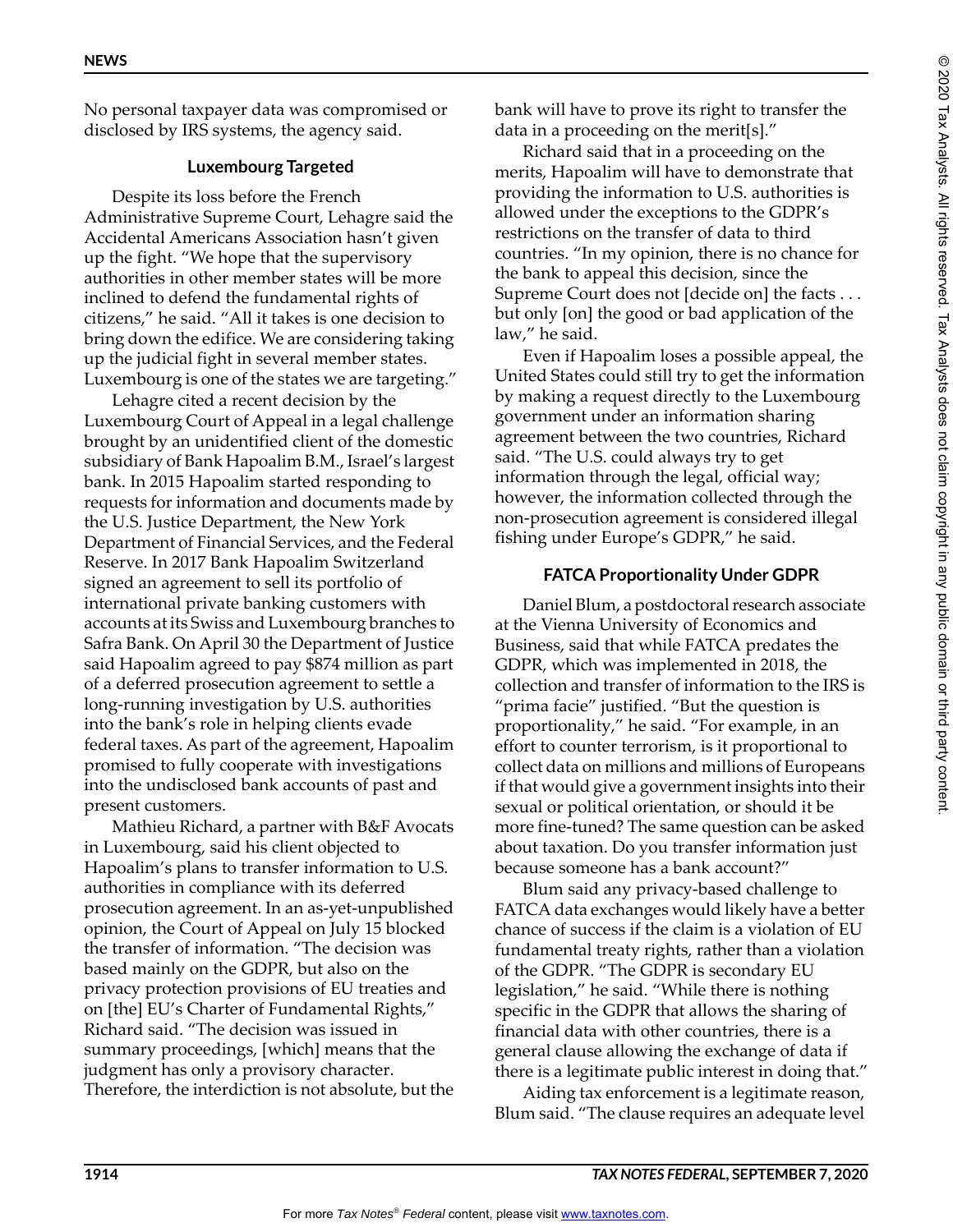of protection, but I doubt this applies because I assume the U.S. has rules on tax secrecy, although it could be an argument used to challenge sharing information," he said.

> *Any privacy-based challenge to FATCA data exchanges would likely have a better chance of success if the claim is a violation of EU fundamental treaty rights, rather than a violation of the GDPR, Blum said.*

Blum said a party bringing a challenge under the GDPR has no right to appeal directly to the CJEU and is instead limited to seeking redress in the courts of his or her member state. "If a domestic supreme court has doubts, it must ask the CJEU for a preliminary ruling," he said. "But if a lower court in the U.K., for example, believes there is no doubt about an issue, it won't ask for a ruling. There's not much case law on this. It could be a question of legal culture. Lower courts in France rarely ask, while some others, like Germany, continuously do it."

#### **Facebook Privacy Shield Ruling**

In a July 23 letter to the ICO's general counsel questioning the organization's independence in handling Jenny's complaint, Noseda referred to legal actions brought by Austrian citizen Max Schrems, who objected to an arrangement governing data transfers between companies in the EU and the United States. In 2000 the commission determined that U.S. companies could voluntarily take advantage of a safe harbor arrangement for cross-border data transfers based on a process of self-assessment and selfcertification. Schrems asked the Irish courts to block the transfers by a Facebook subsidiary based in Ireland to servers located in the United States on grounds that the information was not effectively protected from surveillance by the U.S. government. When Ireland's High Court referred the question to the CJEU, the European court said in 2015 that the safe harbor arrangement was invalid because of the inadequate protection (*Maximillian Schrems v. Data Protection Commissioner* (C-362/14)).

The commission then adopted the EU-U.S. Privacy Shield, which was designed to make it possible for U.S. companies to satisfy EU privacy protection requirements. In another legal challenge by Schrems involving Facebook, the CJEU on July 16 upheld the validity of EU standard contractual clauses for the transfer of personal data to companies outside the trade bloc, but said a "controller" in the EU must verify whether the levels of protection required under EU law are respected in the country receiving the data before transfer. The Court also invalidated a decision on the adequacy of privacy protection under the privacy shield, finding that the U.S. government's surveillance authority under the Foreign Intelligence Surveillance Act does not provide the necessary limitations and safeguards required under article 45(1) of the GDPR, "read in the light of articles 7, 8, and 47 of the Charter of Fundamental Rights" (*Data Protection Commissioner v. Facebook Ireland Ltd. and Maximillian Schrems* (C-311/18)).

"The CJEU's ruling now abruptly stops all transfers of data relying on the privacy shield, and even though it doesn't invalidate [standard contractual clauses], the decision still throws shade on the propriety of intergovernmental data sharing agreements under the U.S. Foreign Account Tax Compliance Act and the OECD common reporting standard," Capital Trustees, a Swiss-based firm providing trustee, private client, and other services, said in a July 20 client note.

# **Jenny's Appeal**

"Following the decision . . . from the U.K.'s Information Commissioner's Office dismissing her GDPR complaint against HMRC for transferring her data to the IRS under FATCA, Jenny is actively considering bringing her case before the high court," Noseda said in the email.

Noseda said EU law requires an individual to seek redress from a national court and then ask the court to refer the matter to the CJEU for a preliminary decision. "My reading of the Brexit agreement [is that] any claim that is received by the CJEU by 11 p.m. on December 31, 2020 (i.e., the end of the transitional period), would continue to be handled after that day," he said.